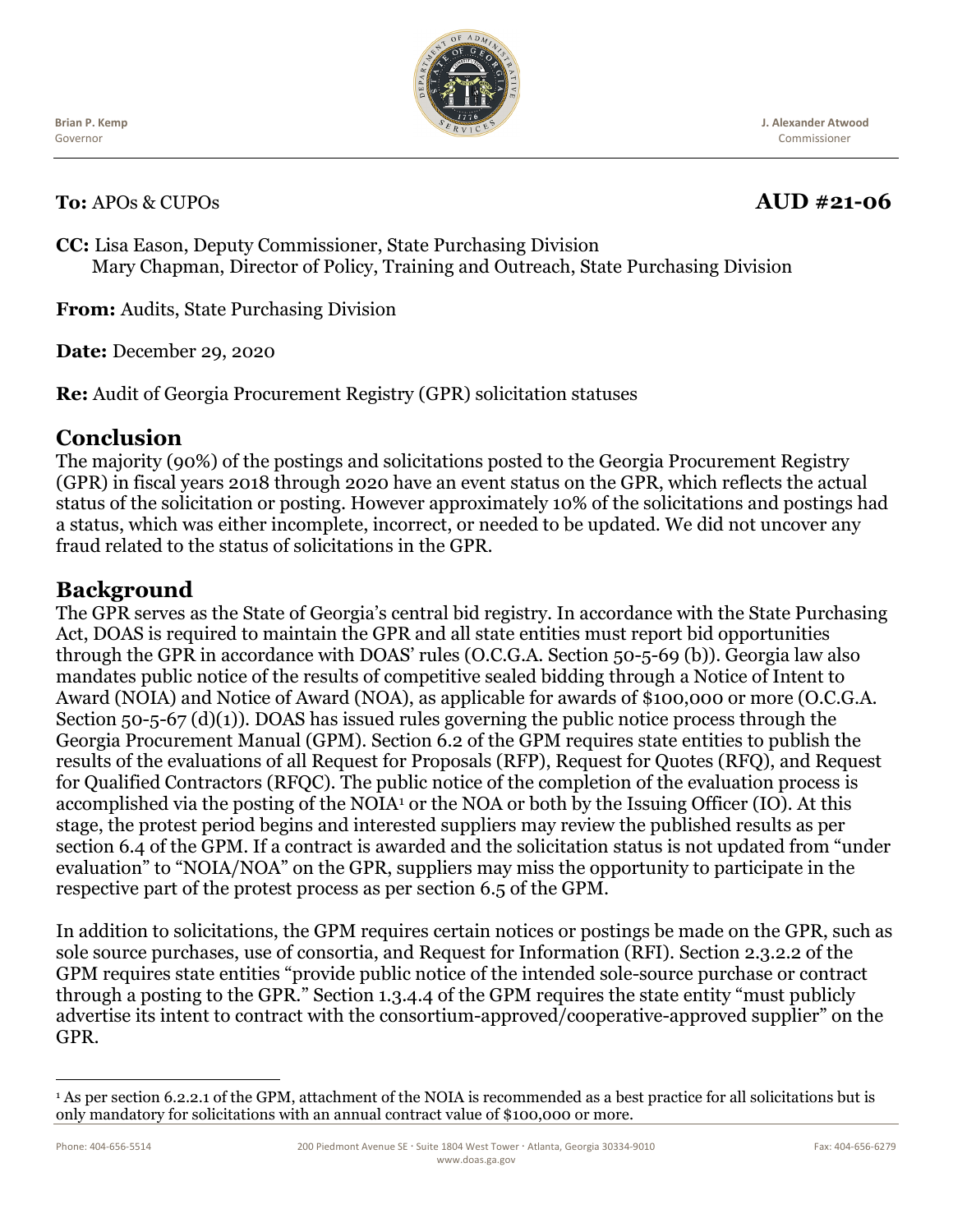The final stages of these processes similarly include

- $\bullet$  the posting of a public notice of intent<sup>[2](#page-1-0)</sup> on the GPR to use either the consortia or cooperative contract or purchase from a sole source,
- a protest period, and, if the procurement is not successfully challenged by a protest,
- the posting of an NOA on the GPR.

And finally, Section 2.2.3.2 of the GPM provides the process to be followed when posting an RFI. Since this is not a competitive solicitation method there is no respective award process that is required to be followed. The use and posting of "Notices" to the GPR is a completely optional process that state entities may use for their convenience. It is neither governed or guided by any rules or processes in the GPM.

# **Audit Objectives**

- 1. What is the status of the solicitations posted in fiscal years 2018, 2019, and 2020?
- 2. Which solicitation types are still under evaluation, in NOIA status, or otherwise appear to be incomplete or incorrect?
- 3. Which state entities account for the most solicitations with statuses, which appear to be incomplete or incorrect?
- 4. Which IOs account for the most solicitations and postings, which appear to be incomplete or incorrect?

# **Audit Summary**

We found 620 out of the 5,2[3](#page-1-1)0 postings and solicitations<sup>3</sup> posted during the review period (fiscal year 2018 through fiscal year 2020) looked to be incomplete, incorrect, or needed to be updated. Of the 620 there were:

- 518 in either "Under Evaluation" status (318) or "Notice of Intent to Award" status (200). Based on the closing dates of these events, these events appear to have been awarded or otherwise completed.
- 96 in a draft status. These events do not appear when searched on the GPR and include the statuses of "save" (74) or "saveApproveAPO" (22).
- four with a status, which appears to be incorrect based on the solicitation process and the event closing date. These statuses were "Rebid" (2), and, "CLOSED" (2). The closed status is for solicitations where no suppliers submitted a response; in these two instances there was at least one response to the solicitation. These events appear on the GPR if a search is done under the event status of "All".
- two with a status of "InProcess". These events appeared to have had technical issues, which caused them to be put in this status. These issues need to be resolved or the events should be cancelled. These events appear on the GPR if a search is done under the event status of "All".

There are approximately 522 solicitations or postings<sup>[4](#page-1-2)</sup> or 10% of the total events posted to the GPR, which have an event status, which does not accurately reflect the actual status of the event.

<span id="page-1-0"></span><sup>&</sup>lt;sup>2</sup> This published notice serves as, and fulfills, the NOIA stage of the process.

<span id="page-1-1"></span><sup>3</sup> These were solicitations under the purview of DOAS.

<span id="page-1-2"></span><sup>4</sup> The 96 solicitations and posting in a draft status cannot be viewed on the GPR.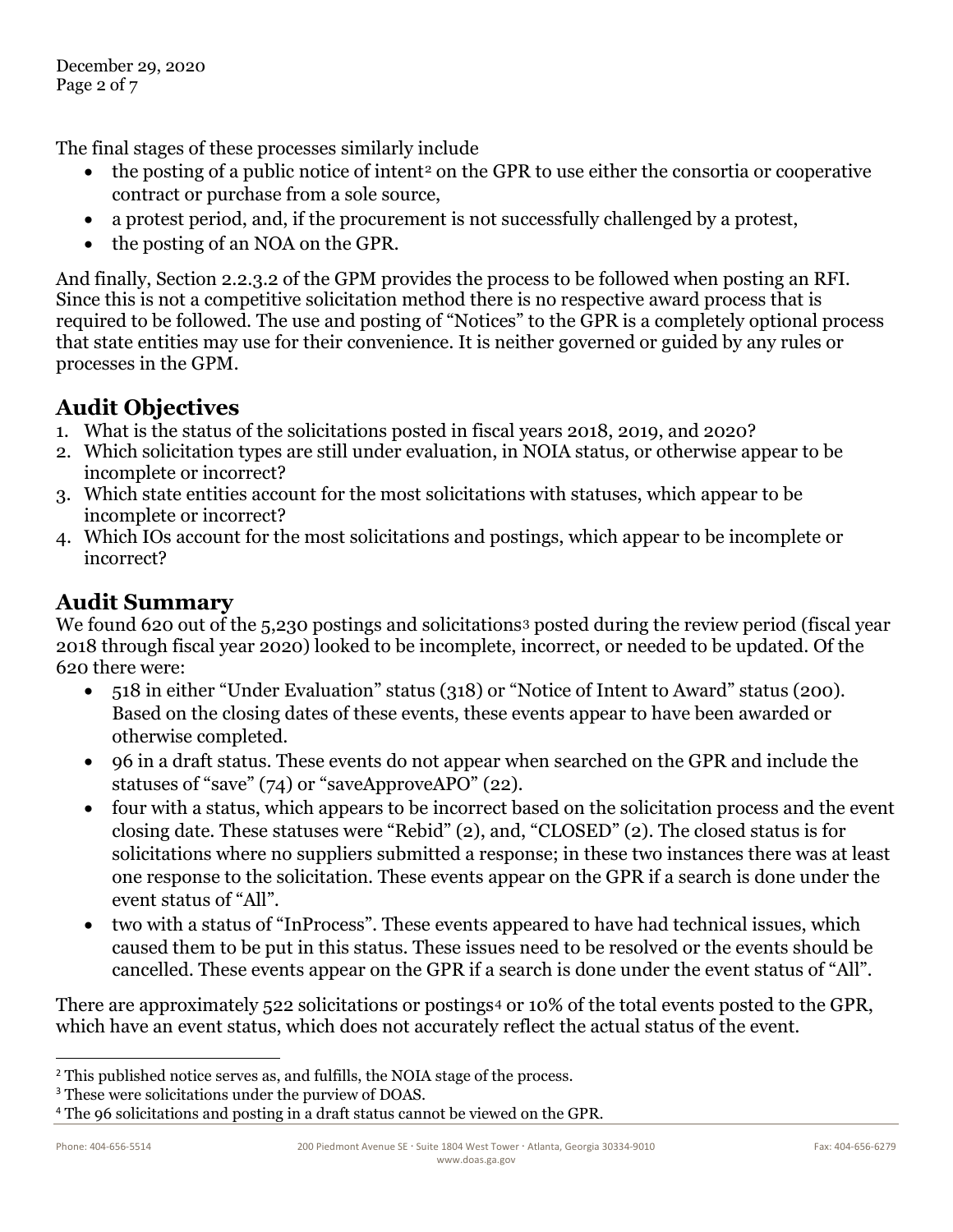December 29, 2020 Page 3 of 7

For those procurements, which were in fact awarded, there are associated risks with having an incomplete status listed on the GPR, such as failure to notify suppliers of an intent to award and thereby missing an opportunity to protest in a timely manner. The number of solicitations by status is shown below in **Table 1**.

| bonchations by Carrent <sup>o</sup> Blatus <sup>, 7</sup> by Fiscar Fear                                                         |          |                |          |              |                            |  |  |  |
|----------------------------------------------------------------------------------------------------------------------------------|----------|----------------|----------|--------------|----------------------------|--|--|--|
| <b>Status</b>                                                                                                                    | 2018     | 2019           | 2020     | <b>Total</b> | <b>Percent</b><br>of Total |  |  |  |
| Awarded                                                                                                                          | 1,408    | 1,340          | 1,156    | 3,904        | 76.04%                     |  |  |  |
| Cancelled                                                                                                                        | 234      | 231            | 177      | 642          | 12.50%                     |  |  |  |
| <b>Under Evaluation</b>                                                                                                          | 97       | 119            | 162      | 324          | 6.31%                      |  |  |  |
| Notice of Intent to Award                                                                                                        | 75       | 74             | 110      | 232          | 4.52%                      |  |  |  |
| Completed                                                                                                                        | 7        | 5              | 6        | 18           | 0.35%                      |  |  |  |
| Rebid                                                                                                                            | 3        | $\overline{2}$ | 1        | 6            | 0.12%                      |  |  |  |
| Closed                                                                                                                           | 3        | 3              | $\Omega$ | 6            | 0.12%                      |  |  |  |
| <b>InProcess</b>                                                                                                                 | $\Omega$ | 1              | 1        | $\mathbf{2}$ | 0.04%                      |  |  |  |
| <b>Total</b>                                                                                                                     | 1,827    | 1,775          | 1,532    | 5,134        | 100%                       |  |  |  |
| <b>Notes</b><br>(a) Posting date was used to determine fiscal year.<br>(b) Figures do not include 96 postings in a draft status. |          |                |          |              |                            |  |  |  |
| Source: Georgia Procurement Registry                                                                                             |          |                |          |              |                            |  |  |  |

| Table 1                                                                                   |
|-------------------------------------------------------------------------------------------|
| Solicitations by Current <sup>5</sup> Status <sup>(b)</sup> by Fiscal Year <sup>(a)</sup> |

The statuses of the solicitations by solicitation process are summarized in the following paragraphs

#### **Request for Quotation (RFQ)**

There were 2,648 solicitations classified as an RFQ. Of these 2,648 solicitations, 208 (8%) have a status which does not appear to be complete. These solicitations need to be reviewed by the state entity to determine if the status needs to be updated. These 208 solicitations were between 112 and 1,182 days past their closing date (as of October 27, 2020). The statuses of these 208 RFQs were as follows:

- 180 solicitations had a status of "Under Evaluation". The estimated amount of these solicitations totaled \$55 million; 136 of these solicitations were past their closing date by more than one year.
- 28 solicitations had the status of "Notice of Intent to Award". The audit team reviewed the documentation posted on the GPR for 14 of these solicitations and found: six had an NOA posted; two had an NOIA posted but not an NOA; three had bid tabulations sheets uploaded; two did not have any documentation related to the award status; and, one had a cancellation notice uploaded. It is unclear how many of the 28 solicitations have been awarded.

<span id="page-2-0"></span><sup>5</sup> Solicitation status current as of July 9, 2020 when the report data was obtained from the GPR. A follow-up on the status of fiscal year 2020 solicitations was done on October 27, 2020.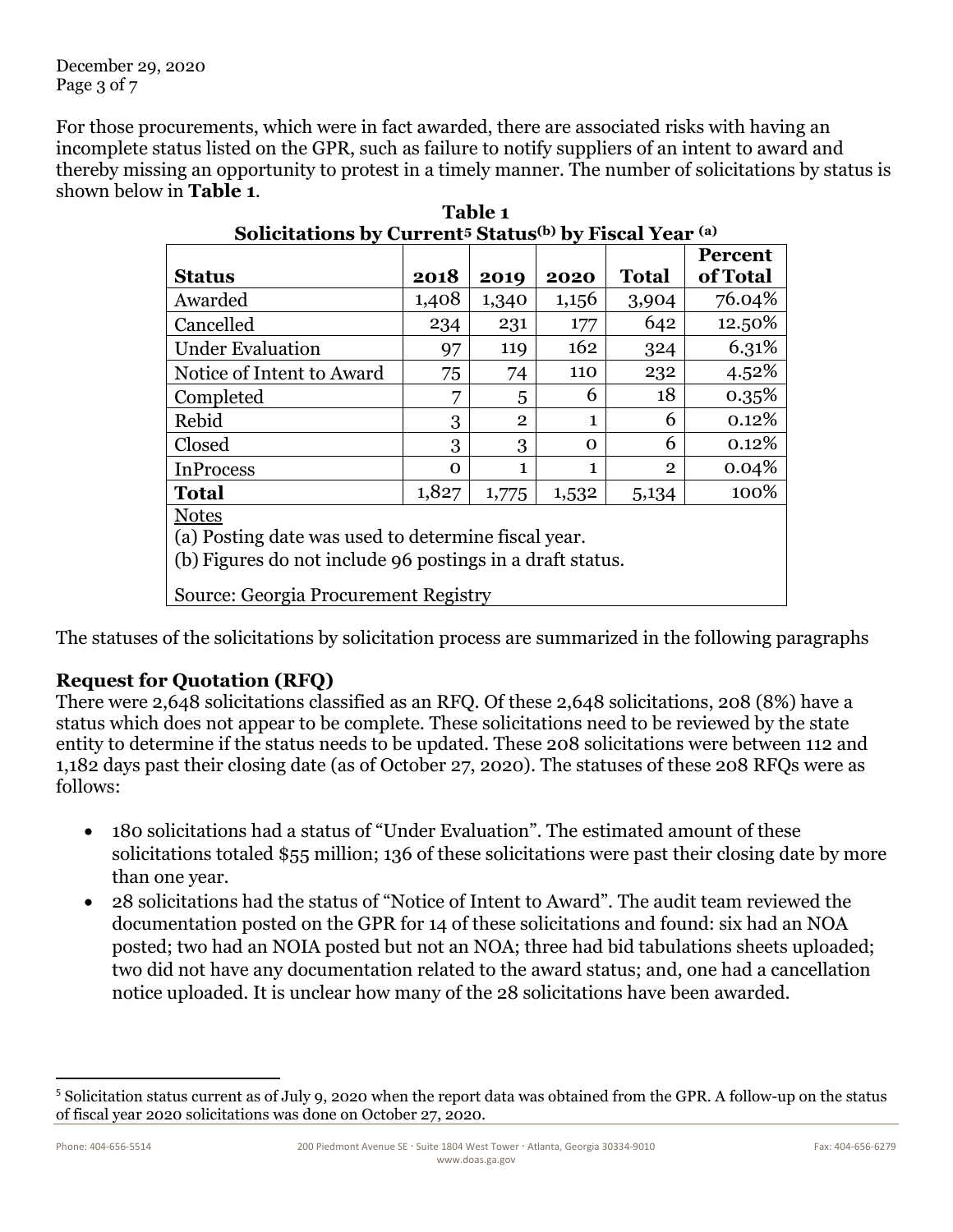December 29, 2020 Page 4 of 7

#### **Sole Source**

There were 1,672 postings classified as a sole source. Of these 1,672 postings, 147 (9%) have a status, which does not appear to be complete or correct. These solicitations need to be reviewed by the state entity to determine if the status needs to be updated. These 147 postings were between 131 and 1,202 days past their closing date (as of October 27, 2020). The statuses of these 147 sole sources were as follows:

- 146 postings had a status of "Notice of Intent to Award". The estimated amount of these postings totaled \$24.1 million; 125 of these postings were past their closing date by more than one year.
- One posting has the status of "Rebid". This status appears to be incorrect since a sole source positing would not be rebid.

There were 96 postings with a status of "save" (74) or "saveApproveAPO" (22). These appear to have been postings which should have been cancelled. These postings appear to have been either the first iteration of a sole source posting which was eventually awarded under a different solicitation number or a solicitation, which was changed to a different solicitation type, in a subsequent posting.

#### **Request for Proposal (RFP)**

There were 488 solicitations, which were classified as an RFP. Of these 488 solicitations, 85 (17%) have a status, which does not appear to be complete. These solicitations need to be reviewed by the state entity to determine if the status needs to be updated. These 85 solicitations were between 113 days and 1,182 days past their closing date (as of October 27, 2020). The statuses of these 85 RFPs were as follows:

- 74 had the status of "Under Evaluation". The estimated amount of these solicitations totaled \$72.8 million; 52 of these solicitations were past their closing date by more than one year.
- 10 had the status of "Notice of Intent to Award". The audit team reviewed the documentation posted on the GPR for these solicitations and found: six had an NOA posted, three had an NOIA posted but not an NOA, and one had no documents posted.
- There was one solicitation that had a status of "InProcess". This solicitation closed on March 19, 2020. This solicitation appeared to have had a technical issue, which needs to be resolved or the event should be cancelled.

#### **Consortia**

There were 189 postings, which were classified as a consortium. Of these 189 postings, eight (4%) had a status of "Notice of Intent to Award", which does not appear to be complete. These postings need to be reviewed by the state entity to determine if the status needs to be updated. The eight postings were between 214 and 909 days past their closing date (as of October 27, 2020). The audit team reviewed the documentation posted on the GPR and found the eight postings had the notice to use a consortium or cooperative purchasing agreement (SPD-NI007) uploaded to the GPR but only two had an NOA posted.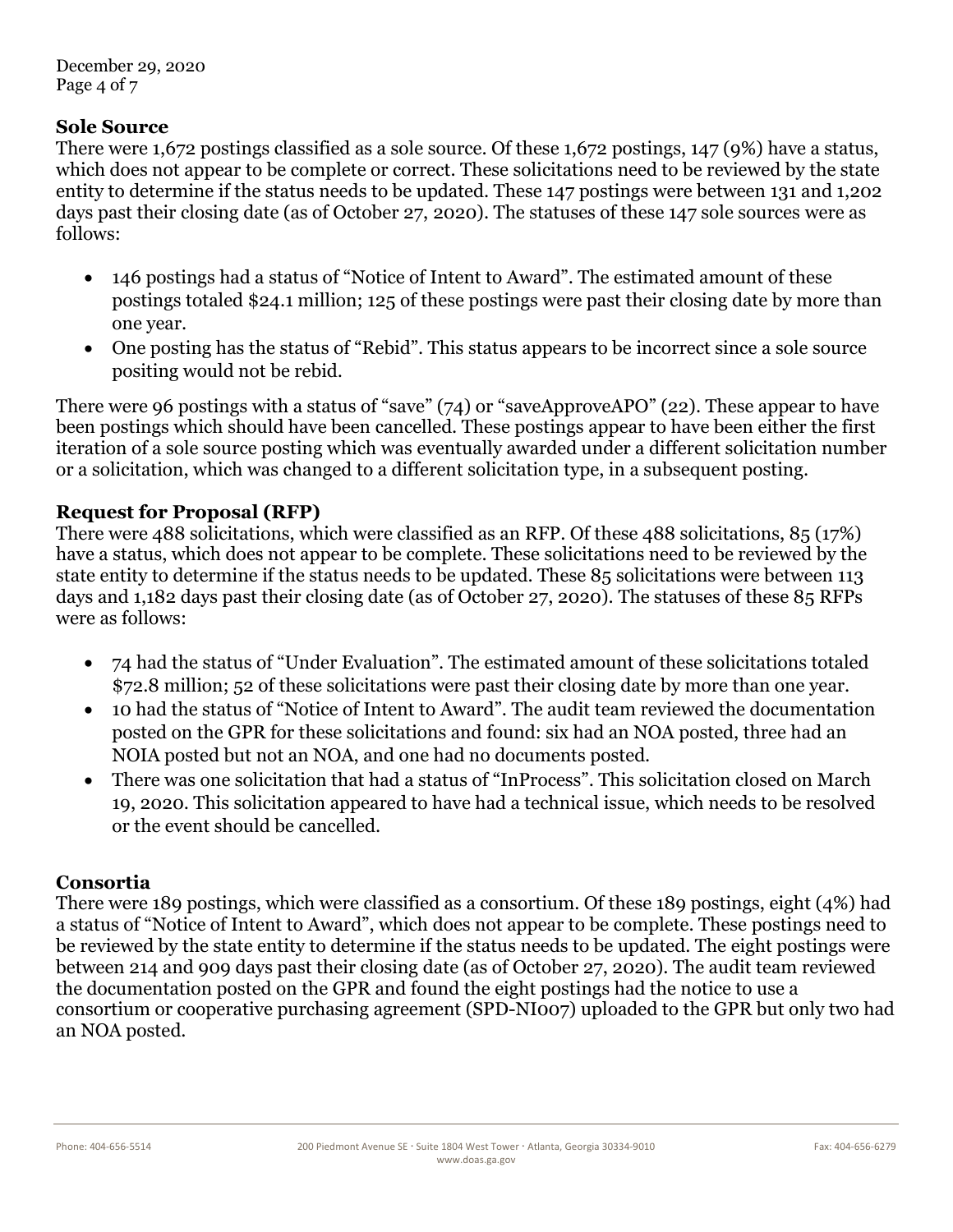December 29, 2020 Page 5 of 7

#### **Request for Qualified Contractors (RFQC)**

Section 2.4.3.1 of the GPM covers the RFQC method, where a "procurement professional issues an RFQC to solicit responses from qualified suppliers. Suppliers are evaluated based on their ability to meet or exceed the identified qualification criteria. The results of the prequalification process are published. As RFQCs do not result in contract award<sup>[6](#page-4-0)</sup> notice of the results of the prequalification process should be published through form SPD-AP008 RFQC List of Qualified Contractors.

There were 178 solicitations classified as a RFQC. Of these 178 solicitations, 51 (29%) have a status, which does not appear to be complete or correct. These solicitations need to be reviewed by the state entity to determine if the status needs to be updated. These 51 solicitations were between 134 and 1,146 days past their closing date (as of October 27, 2020). The statuses of these 51 RFQCs were as follows:

- 39 solicitations had the status of "Under Evaluation". The estimated amount of these postings totaled \$35.4 million; 29 of these postings were past their closing date by more than one year. The audit team reviewed the documentation posted on the GPR for seven of these solicitations and found six had a list of qualified suppliers uploaded to the GPR. These solicitations appear to have been completed.
- Eight solicitations had the status of "Notice of Intent to Award". The audit team reviewed the documentation posted on the GPR for these solicitations and found: all had a list of qualified suppliers posted on the GPR; two had bid tabulations with amounts, and one had an NOA posted. Three of these solicitations appear to have resulted in some type of award.
- There were four solicitations where the status appeared to be incorrect. There were two solicitations with a status of "CLOSED". The closed status is for solicitations where no suppliers submitted a response; in these two instances there was at least one response to the solicitation. There was one solicitation had the status of "Rebid". This solicitation did not have a list of qualified suppliers posted to the GPR. This status seems to be incorrect since no subsequent or revised solicitation was found.
- There was one solicitation had a status of "InProcess". This solicitation closed on February 26, 2019. This solicitation appeared to have had a technical issue, which needs to be resolved or the event should be cancelled.

#### **Request for Information (RFI)**

Section 2.2.3.2. of the GPM defines a RFI as "a semi-formal method for requesting information from suppliers who have knowledge or information about an industry, goods, or service. The RFI is not a competitive solicitation and does not satisfy the requirement for competitive bidding. As a result, no award is made. The RFI is posted for any period deemed desirable by the procurement professional."

There were 50 postings classified as an RFI. Of these 50 postings, 25 (50%) have a status, which does not appear to be complete. These postings need to be reviewed by the state entity to determine if the status needs to be updated. The 25 postings were between 91 and 1,166 days past their closing date (as of October 27, 2020). The statuses of these 25 RFIs were "Under Evaluation". It was unclear how

<span id="page-4-0"></span><sup>6</sup> RFQCs do not result in a contract award, except those pre-approved by SPD in accordance with GPM Section 2.4.3.2. – Other Prequalification Methods.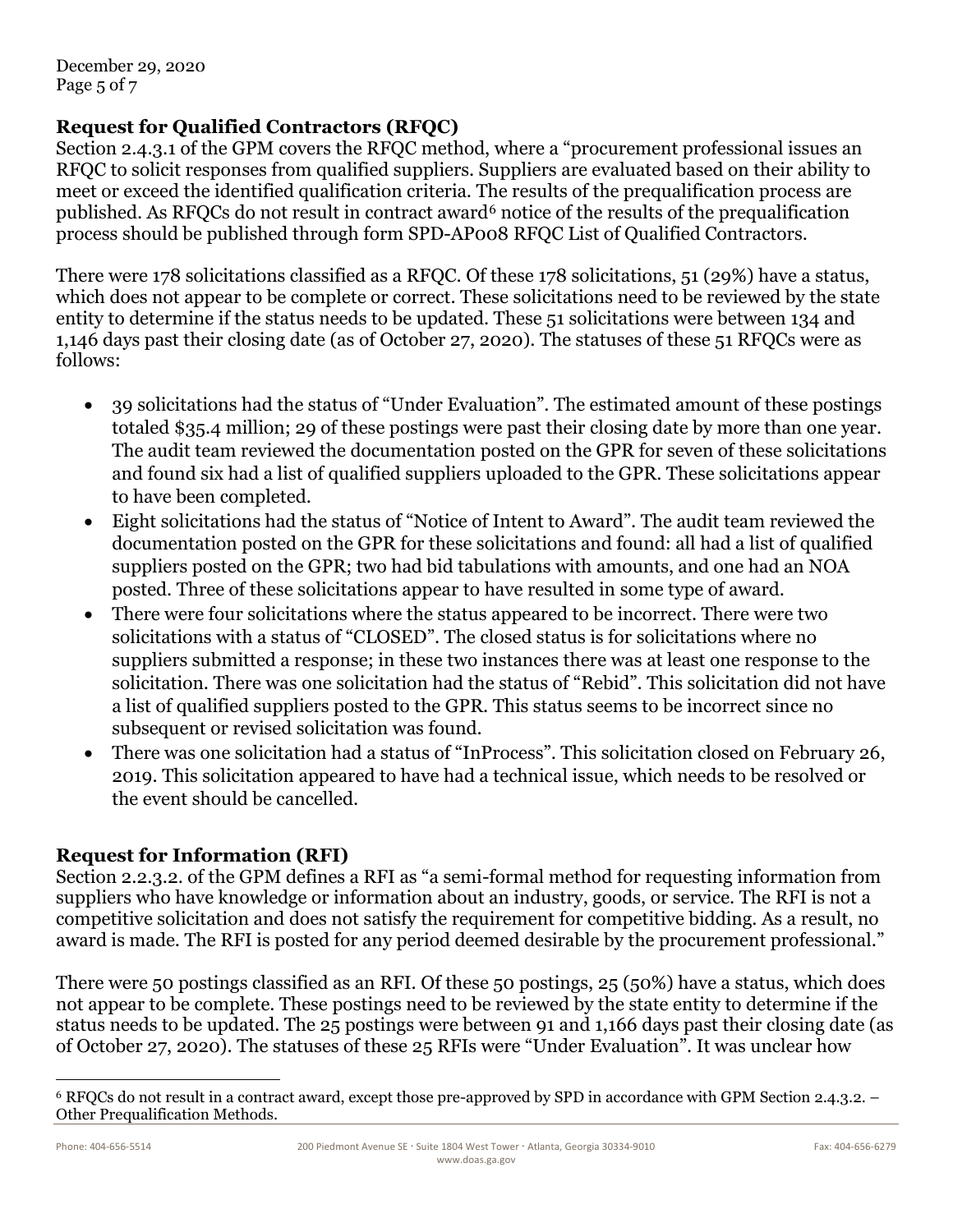December 29, 2020 Page 6 of 7

many of the these were the status of under evaluation was not correct; 19 of these solicitations were past their closing date by more than one year.

Across all fiscal years, we found 524 solicitations or postings where the status appeared to be incomplete, incorrect, or needed to be updated. These solicitations and postings are summarized by solicitation process in **Table 2**.

**Table 2**

| Solicitations needing review by solicitation process      |                                |                            |                       |  |  |  |
|-----------------------------------------------------------|--------------------------------|----------------------------|-----------------------|--|--|--|
|                                                           | <b>Number of solicitations</b> |                            | <b>Percent</b>        |  |  |  |
| <b>Solicitation Process</b>                               | needing review                 | <b>Total solicitations</b> | <b>Needing review</b> |  |  |  |
| <b>RFO</b>                                                | 208                            | 2,648                      | 8%                    |  |  |  |
| Sole Source (a)                                           | 147                            | 1,576                      | 9%                    |  |  |  |
| <b>RFP</b>                                                | 85                             | 488                        | 17%                   |  |  |  |
| <b>RFQC</b>                                               | 51                             | 178                        | 29%                   |  |  |  |
| <b>RFI</b>                                                | 25                             | 50                         | 50%                   |  |  |  |
| Consortia                                                 | 8                              | 189                        | 4%                    |  |  |  |
| <b>Notice</b>                                             | $\mathbf 0$                    | 5                          | 0%                    |  |  |  |
| Total                                                     | 524                            | 5,134                      | 10%                   |  |  |  |
| <b>Note</b>                                               |                                |                            |                       |  |  |  |
| (a) Figures do not include 96 postings in a draft status. |                                |                            |                       |  |  |  |
| Source: Georgia Procurement Registry                      |                                |                            |                       |  |  |  |

| The state entities with the most solicitations and postings, which need to be reviewed by the state |  |
|-----------------------------------------------------------------------------------------------------|--|
| entity, to determine if the status needs to be updated are summarized in <b>Table 3</b> .           |  |

| Table 3<br>Solicitations and postings needing review<br>(State entities with 15 or more) |                |      |      |              |  |  |  |  |
|------------------------------------------------------------------------------------------|----------------|------|------|--------------|--|--|--|--|
| <b>State Entity</b>                                                                      | 2018           | 2019 | 2020 | <b>Total</b> |  |  |  |  |
| Georgia Institute of Technology                                                          | 154            | 140  | 78   | 372          |  |  |  |  |
| University of Georgia                                                                    | 3              | 16   | 13   | 32           |  |  |  |  |
| Human Services, Department of                                                            | $\overline{2}$ | 5    | 11   | 18           |  |  |  |  |
| Source: Georgia Procurement Registry                                                     |                |      |      |              |  |  |  |  |

In closing out the audit, we also looked at which Issuing Officers accounted for the most solicitations with a status, which needed further review. This list was provided to SPD's Policy, Training and Outreach unit.